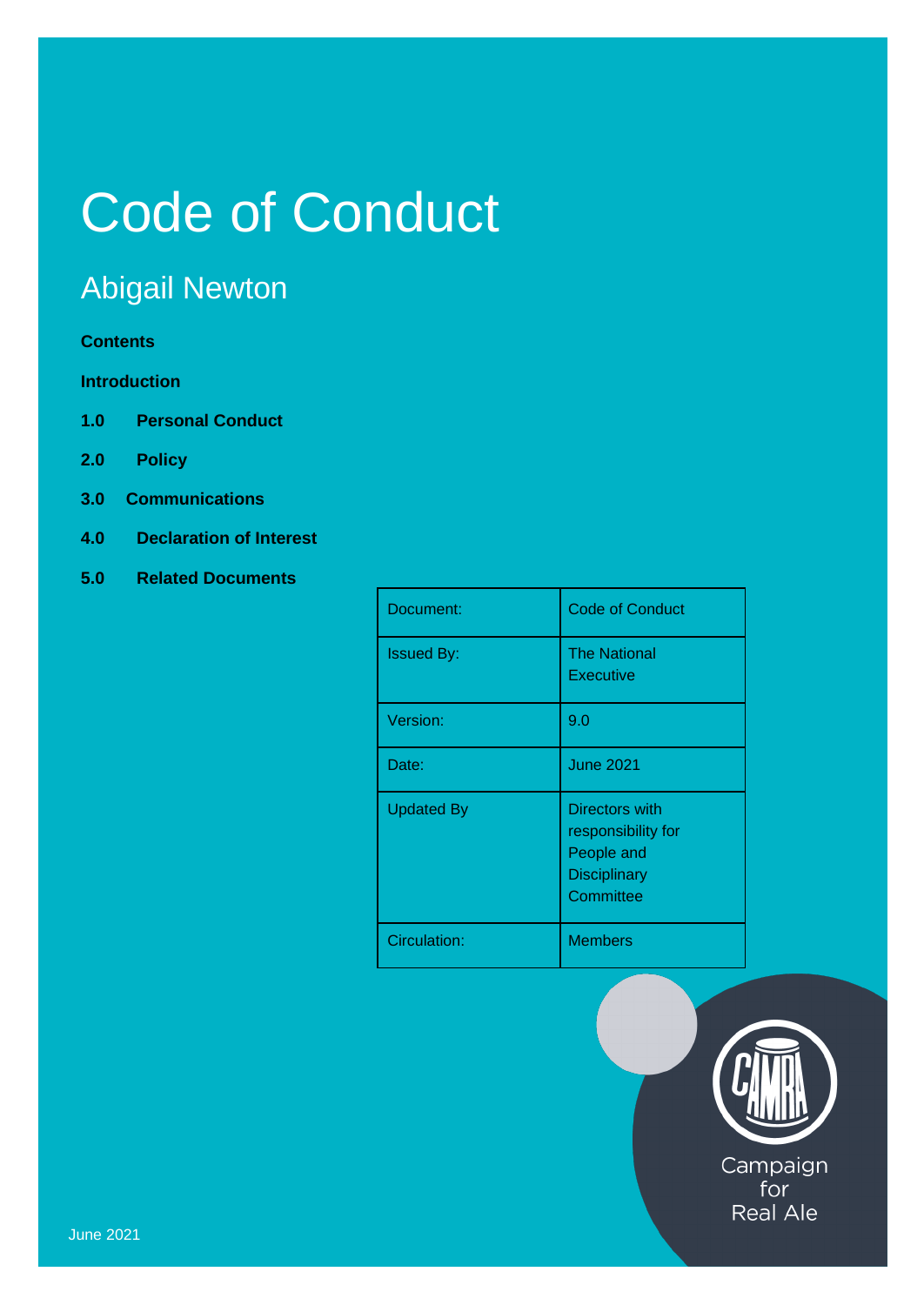#### **Introduction**

The purpose of this Code is to offer guidance to members of the Campaign for Real Ale on how they are expected to represent CAMRA whilst going about any CAMRA activity.

Where the terms shall, shall not, must or must not are used, these directives must be adhered to.

Matters and issues relating to the CAMRA Code of Conduct should, in the first instance, be reported to your branch chairman or appropriate person as set out in CAMRA's Complaints and Disciplinary Procedure. If local resolution is not possible then further escalation may be needed as set out in the same document. In some cases, depending on the seriousness of the matter, the Chairman of the Disciplinary Committee may be informed or involved.

#### **1.0 Personal Conduct**

- 1.1 Members should behave in a way that would not cause any embarrassment to the Campaign. Common sense should prevail in dealings with fellow members regardless of gender, ethnic origin, creed, disability or sexual orientation. In the first instance, regard all members as friends or family and treat them with respect and civility. While you may not get on with a particular person, this should not manifest itself in unreasonable behaviour towards them.
- 1.2 When communicating with CAMRA members of staff by telephone, email or in person you should treat them with respect and civility in the same way as you would at work or towards a business colleague. You should remember that they are only doing their assigned job and are not responsible for defining internal and external policy or setting campaigning objectives, which are the responsibility of the NE and national committees. This principle includes staff involvement in committee meetings where it is the responsibility of the committee chairman to ensure members of staff are treated appropriately.
- 1.3 Everyone is entitled to their own opinion. If you disagree with what another member is suggesting or proposing, the disagreement should be dealt with in an appropriate, business-like and respectful manner, particularly when in the presence of non-members, the press or any other media representatives.
- 1.4 When invited to represent CAMRA at official engagements, members should consider and be aware of their appearance and conduct themselves in a professional manner that befits the image of CAMRA as an established and respected national consumer organisation.
- 1.5 Members must not commit CAMRA at local, regional or national level to any undertaking which is contrary to the Articles of Association or accepted policy as defined in any of the campaign's policy documents.
- 1.6 When attending official regional and national CAMRA meetings that are designated as dry no alcohol is permitted to be drunk during the meeting until such time as the chairman declares otherwise.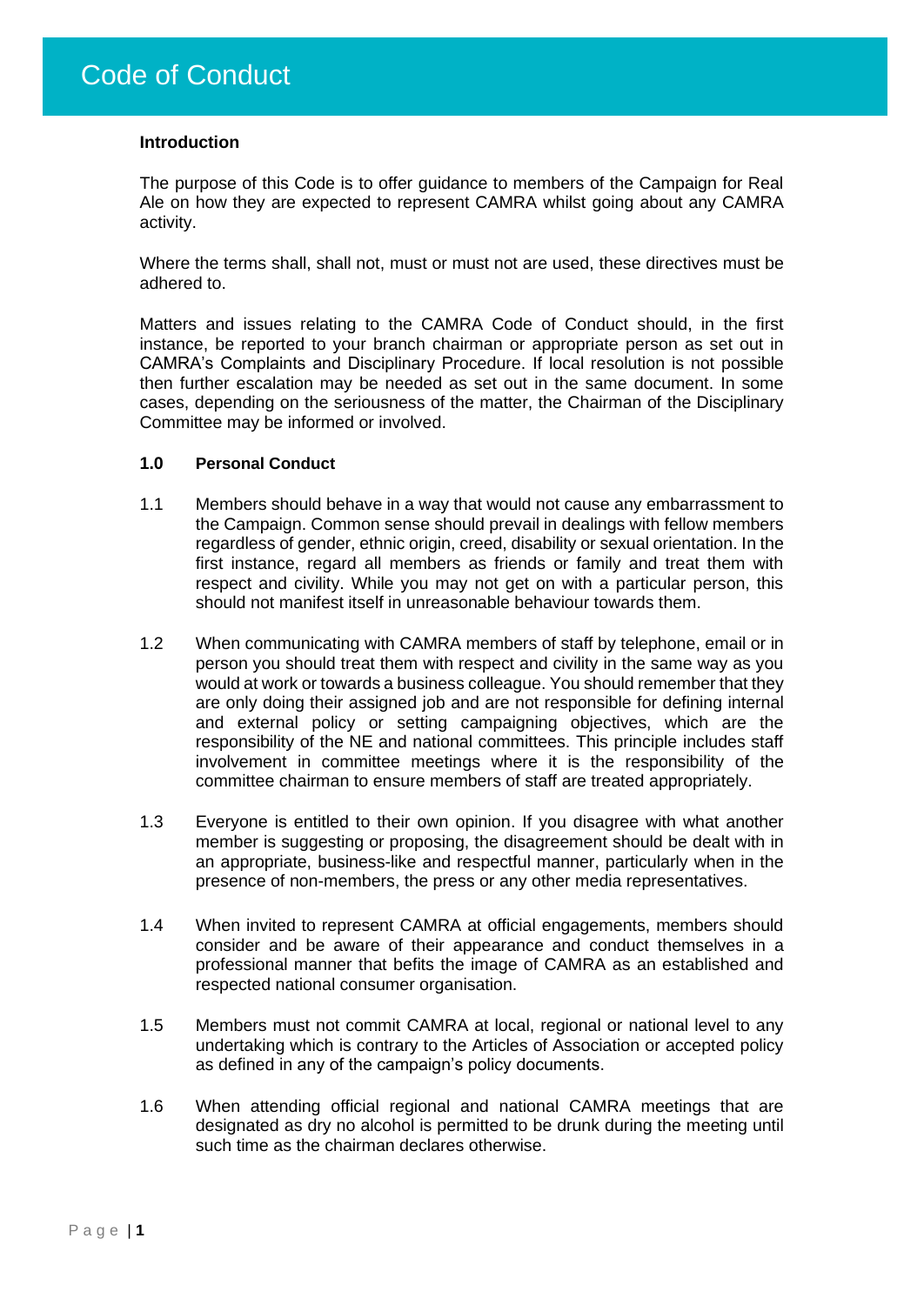- 1.7 When attending official regional and national CAMRA meetings which are not designated as dry meetings, members should limit their alcohol intake in order to avoid disrupting the business being conducted.
- 1.8 Members must be mindful of the manner in which they interact with other volunteers at CAMRA events particularly when in a position of authority (e.g. as Beer Festival Organiser or Bar Manager) to ensure that they do not say anything or act in a manner which may cause offence, physical injury or lead to accusations of harassment and/or bullying.
- 1.9 Members must be mindful that anything published on social media which could be construed as representing CAMRA, including private accounts, constitutes publication. Therefore, posts and comments must not be disrespectful, use inappropriate language, give out other members personal details or behave in any such way that could result in reputational damage of the campaign or a member of the campaign.

#### **2.0 Policy**

- 2.1 Before discussing CAMRA policy publicly, members should consult the campaign's policy documents and obtain advice from the relevant Regional Director or appointed representative of the NE to ensure they are clear on the up-to-date position.
- 2.2 When representing CAMRA on official business, for example media interviews members must only state CAMRA policy and must avoid expressing personal opinions or making statements that differ from stated policy.
- 2.3 If expressing personal opinions, in a non-official capacity, or making statements that differ from stated policy, this should be made clear with a disclaimer, particularly if the statement is included in a CAMRA document that could be read by non-members and/or published on the internet.
- 2.4 Documents or information that are clearly confidential and intended for internal CAMRA use only should not be made public whether in printed form, on a website, blog, social media or any other such internet communications, nor should hard copies be left in rooms after meetings. Examples are minutes, financial accounts and internal correspondence including memos, emails and letters. This also includes adherence to electronic security including not sharing passwords. Laptops or tablets shall not be left unattended whilst unlocked or left unprotected from potential theft.
- 2.5 Any correspondence between CAMRA members that is addressed to a particular person and is intended for personal consumption must not be reproduced in either printed or electronic form so that it can be viewed or read by a third party without the agreement of the corresponding parties.
- 2.5 CAMRA publications (Branch magazines, websites, social media and the like) and correspondence must not be used to attack, criticise or castigate another member, Branch, committee or employee of CAMRA nor publish or impart information that could be viewed as defamatory against, for example, a pub or brewery.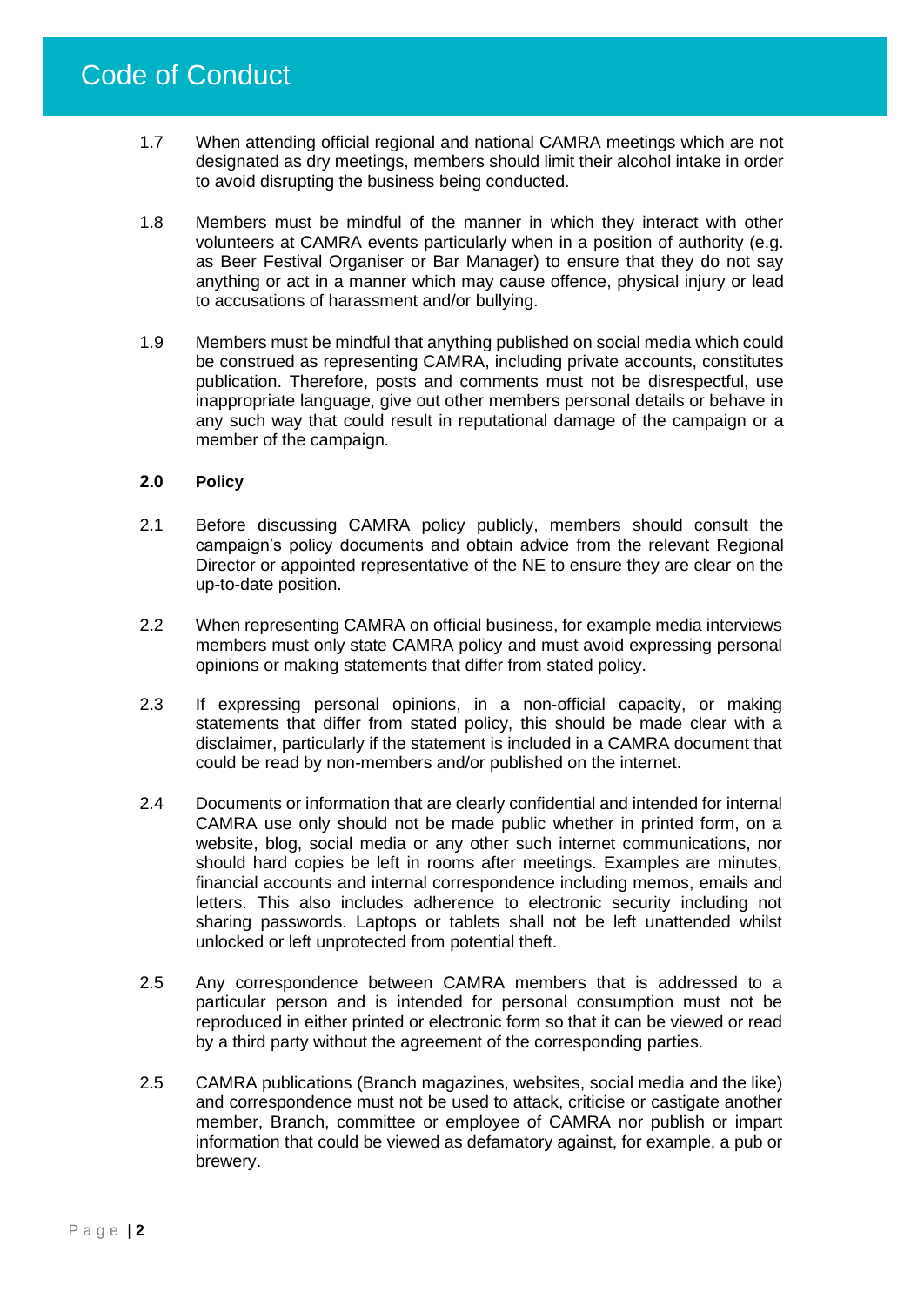2.6 CAMRA members or Branches should not ask for, or expect a discount from any pub, club, brewery or cider maker.

#### **3.0 Communications**

- 3.1 CAMRA stationery which include the CAMRA logo including letter headings, compliments slips and emails must only be used for official communications and correspondence. Official correspondence includes, but is not limited to, the following:
	- Letters, memos or emails on behalf of a Branch;
	- Letters, memos or emails by one Branch Official on behalf of a Branch that are done with the approval of the Branch Committee and do not include personal opinions or views;
	- Letters, memos or emails by a Regional Director or other appointed representative of the NE, provided that they do not include personal opinions or views particularly if these are contrary to stated CAMRA policy;
	- Letters, memos or emails by a member of the NE, provided that they do not include personal opinions that are contrary to stated CAMRA policy
	- Letters, memos or emails by a full-time member of staff in the normal course of administering the Campaign.
- 3.2 Individual members must not use CAMRA stationery to communicate personal opinions or complaints to an external party or non-member of the Campaign.
- 3.3 Members must consider the sensitivity of information when communicating a warning or advice. For example, when a beer has been condemned at a Beer Festival for whatever reason, the first parties to be advised should be the brewer or brewing company and the Brewery Liaison Officer, it must not be CAMRA or other internet groups, the general public or the media.
- 3.4 Members must not release or circulate any information that is considered to be Commercial in Confidence and/or could cause embarrassment if made public in the media. For example, when a Branch selects pubs for inclusion in the Good Beer Guide (GBG), the status of a particular pub (included or not) should not be unnecessarily circulated to members, discussed in public, and most definitely not with the owners, licensees or landlords prior to the GBG being published unless it is made abundantly clear that the communication of this information to a third party is embargoed until after the GBG is published.
- 3.5 All correspondence undertaken on behalf of CAMRA that specifically identifies an individual must be factual, polite and appropriate.

## **4.0 Declaration of Interest**

4.1 Members are expected to declare conflicts of interest where members' outside interests conflict with those of CAMRA. The Charity Commission defines conflict of interest as: